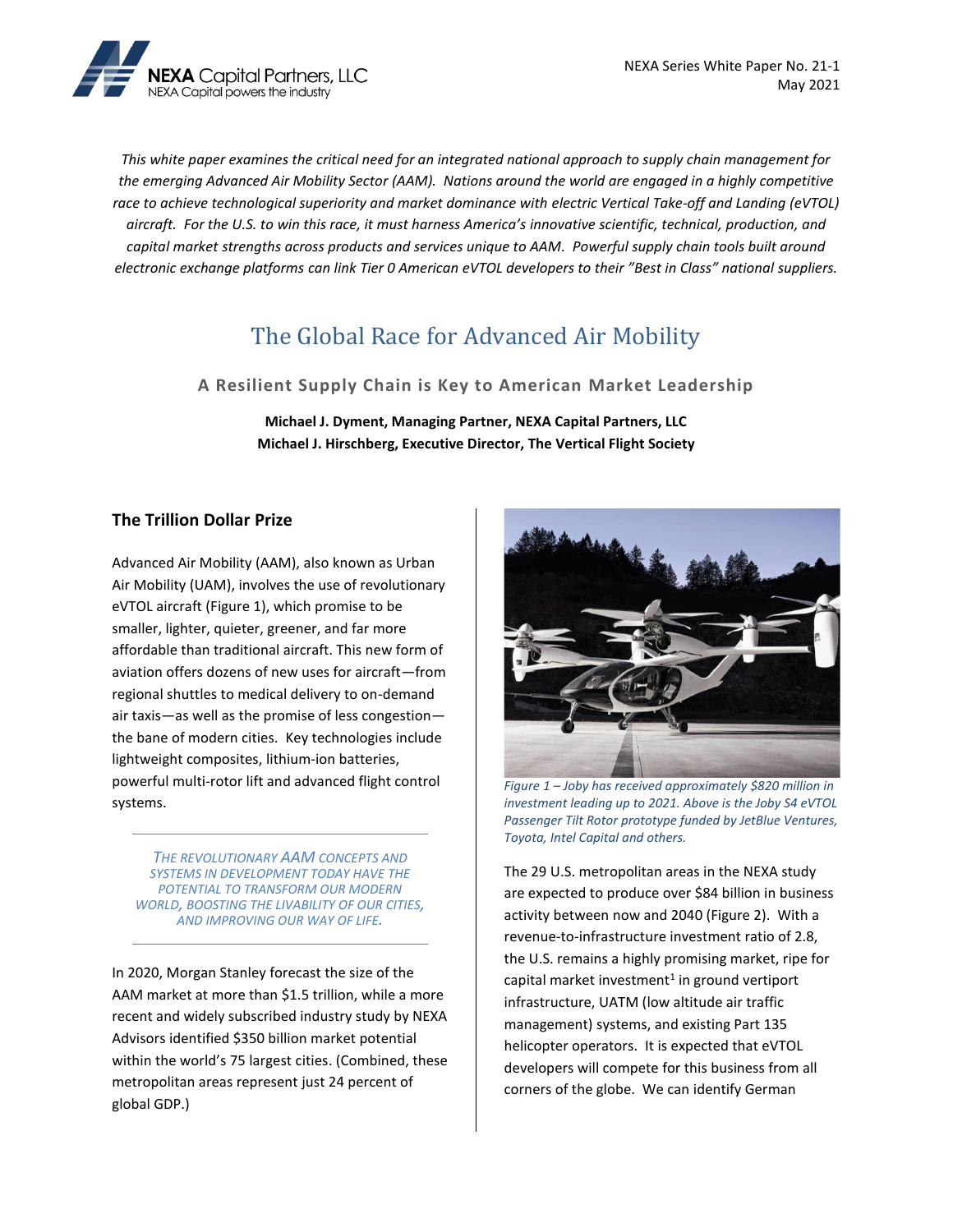company Lilium (planning to set up U.S. operations in Orlando) as an important example of things to come. China-based eHang also has eVTOL vehicles flying demonstrations in the U.S and Canada.

| <b>U.S. UAM Category</b>      | <b>Parameter</b> |
|-------------------------------|------------------|
| <b>U.S. Metro Areas</b>       | 29               |
| <b>UAM Operator Revenues</b>  | \$61,990,000,000 |
| <b>Ground Vertiport Infra</b> | \$6,904,000,000  |
| <b>UATM Capex, Opex</b>       | \$3,626,000,000  |
| eVTOL Vehicle Cost            | \$11,759,000,000 |
| Infrastructure R/I Ratio      | 2.8              |

This is in part why other nations are hard at work to develop this new aviation sector that promises tens of thousands of jobs in manufacturing, operations, and related industries, as well as increased tax revenues. Figure 3 provides a list of the 417 conceptual or full eVTOL development projects by country. More than one third are U.S. based.

| Country               | eVTOL Conceptual or<br><b>Development Programs</b> |
|-----------------------|----------------------------------------------------|
| <b>United States</b>  | 143                                                |
| Germany               | 39                                                 |
| <b>United Kingdom</b> | 39                                                 |
| China                 | 23                                                 |
| Canada                | 20                                                 |
| Russia                | 16                                                 |
| <b>France</b>         | 14                                                 |
| <b>Italy</b>          | 14                                                 |
| Japan                 | 13                                                 |
| Austria               | 10                                                 |
| India                 | 8                                                  |
| <b>Australia</b>      | 7                                                  |
| <b>Hungary</b>        | 7                                                  |
| <b>Switzerland</b>    | 7                                                  |
| <b>Rest of World</b>  | 57                                                 |

*Figure 2 – Approximately 417 Published eVTOL Concepts or Development Programs Listing the Most Prolific Countries: January 2021. Source: Vertical Flight Society*

The looming question is: Which countries will facilitate design and production capacity, and thus reap the economic benefits? The anwer depends on which nations create an effective and sustainable

supply chain. Without it, widespread implementation of eVTOL aircraft will never get off the ground.

### **Why is AAM Supply Chain Management Important?**

For more than a century, strategic industries such as automotive, aircraft manufacturing, and pharmaceuticals have known that a robust, electronic platform-based supply chain is crucial to success. Of the nine drivers of supply chain resilience, the most important are supplier location, country risk/policies, intellectual property protections, supplier innovation, and capital market access.<sup>2</sup>

*"THIS IS A GAME-CHANGER. IMAGINE TAPPING INTO A WORLD OF THOUSANDS OF MANUFACTURERS, AND WITHIN SECONDS FINDING ONES PERFECTLY SUITED TO FILL YOUR NEEDS."*

*– NATIONAL ASSOCIATION OF MANUFACTURERS*

Over 400 AAM vehicle development programs are underway in the world today, according to the Vertical Flight Society.<sup>3</sup> Of these, some 140 are U.S.based (Figure 2). All but a few are under-funded, making it critical for developers to link quickly with partners offering the best-of-breed components and sub-systems, while sources of capital are being sought to finance the most promising of these projects.

Vehicle design types include multirotor, ducted fan, fixed wing with propellers, vectored thrust, and others, mostly with all electric or hybrid-electric propulsion systems. All eVTOL vehicles planned for AAM are capable of vertical take-off and landing, to ensure suitability for helipads within dense urban environments. Most vehicles aim to seat 2-6 passengers and come in various configurations, with some designs opting for a modular build that allows for greater flexibility among travel needs.

Manufacturers range from established aerospace companies like Boeing and Airbus, to automotive companies like Toyota and Hyundai, to start-ups like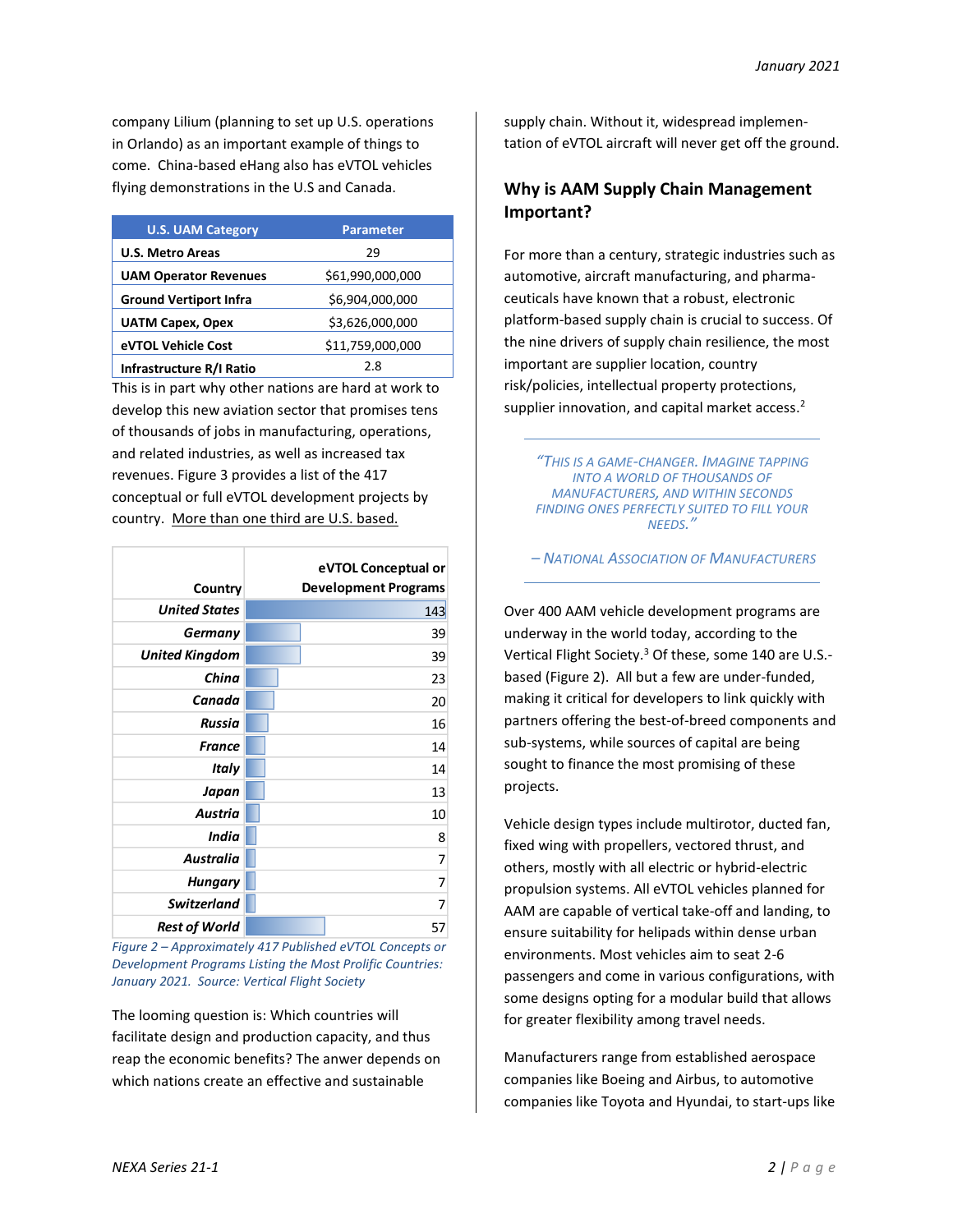Joby, Wisk, Lilium or VEA Aviation (a spinoff of Piasecki Aircraft). Some developers plan on operating their AAM vehicles directly and at scale, while others aim to become part of a larger AAM ecosystem. This diversity in manufacturers and in vehicle designs adds complexity to the AAM ecosystem from a supply chain and regulatory governance standpoint, furthering the need for standardization of AAM concepts and specifications.

In the U.S., the Federal Aviation Administration is aerospace's regulator – be it manufacturing or operations - and has recently reorganized around the complexities of the eVTOL supply chain.

*HERE IS WHY AN EFFICIENT SUPPLY CHAIN IS SO IMPORTANT TO THE AAM SECTOR: LOWER PRODUCTION COST, GREATER PRODUCT PERFORMANCE, LOWER CERTIFICATION RISK AND FASTER TIME TO MARKET. THE ENTIRE SECTOR AND ECONOMY WILL BENEFIT IN POWERFUL CATALYTIC WAYS.*

These factors translate into cost savings, rapid market introduction, and improved market share. For the AAM Sector, a 5-8 percent supply chain improvement can translate into billions of dollars in enterprise value for participants, and potentially shave years off product development and certification time.

# **The U.S. AAM Supply Chain Holds Immeasurable Strategic Value**

While there are more than 65 AAM development programs in the U.S. today, companies in the supply chain necessary to support these programs number in the thousands. Consider just these five critical Tier 1 and Tier 2 components of eVTOL aircraft:

- Motors, propellers and power control systems
- Energy storage systems including Lithium Ion and hydrogen fuel cells
- Avionics including flight control, radio and inertial navigation, surveillance, air to ground communications, and pilot assistance
- Composites and aerodynamic structures

Software, Command and Control and Artificial Intelligence

These Tier 1 and 2 suppliers are themselves hotbeds of innovation. According to data compiled by Aviation Week Network, over 3,000 companies in the U.S. alone can provide these components. <sup>4</sup> But eVTOL developers know very little about the skilled aerospace suppliers that are likely in their own back yards.

For a company developing an Advanced Air Mobility product for manufacture, having an efficient supply chain makes the best use of its resources financial, human, technological, and physical. Choosing the most strategically valuable Tier 1 or 2 supplier is critical, as by doing so a developer can leverage the most innovative components available, maximize performance, minimizing costs, and reducing time to market. In the AAM arena, most developers have an extremely narrow idea of what is available in their country, let alone down the street.

# **National Security, Defense Production and the AAM Supply Chain**

High-tech industries in the U.S. remain vulnerable to intellectual property theft from the usual

competitors – China, Iran, and Russia. Federally driven policies are being formulated to maintain strong national supply chains to reduce exposure and vulnerability to foreign actors. One need only point to the drone sector, where China now dominates supply, on the back of U.S. innovations of earlier years. Another recent example is with PPE availability, which

*"… With Western drone manufacturers floundering and shifting business models, one company's fortunes are soaring: China's DJI Technology. Today the Shenzhen-based company dominates the global drone hardware market, which is forecast to surpass \$11 billion by 2020."*

**CNBC News**

demonstrated U.S. supply vulnerability during the early months of the COVID-19 pandemic.

Policies are emerging designed to prevent supply chain weaknesses with AAM. Executive Order 13806, released by the White House and Department of Defense in 2018<sup>5</sup>, calls for the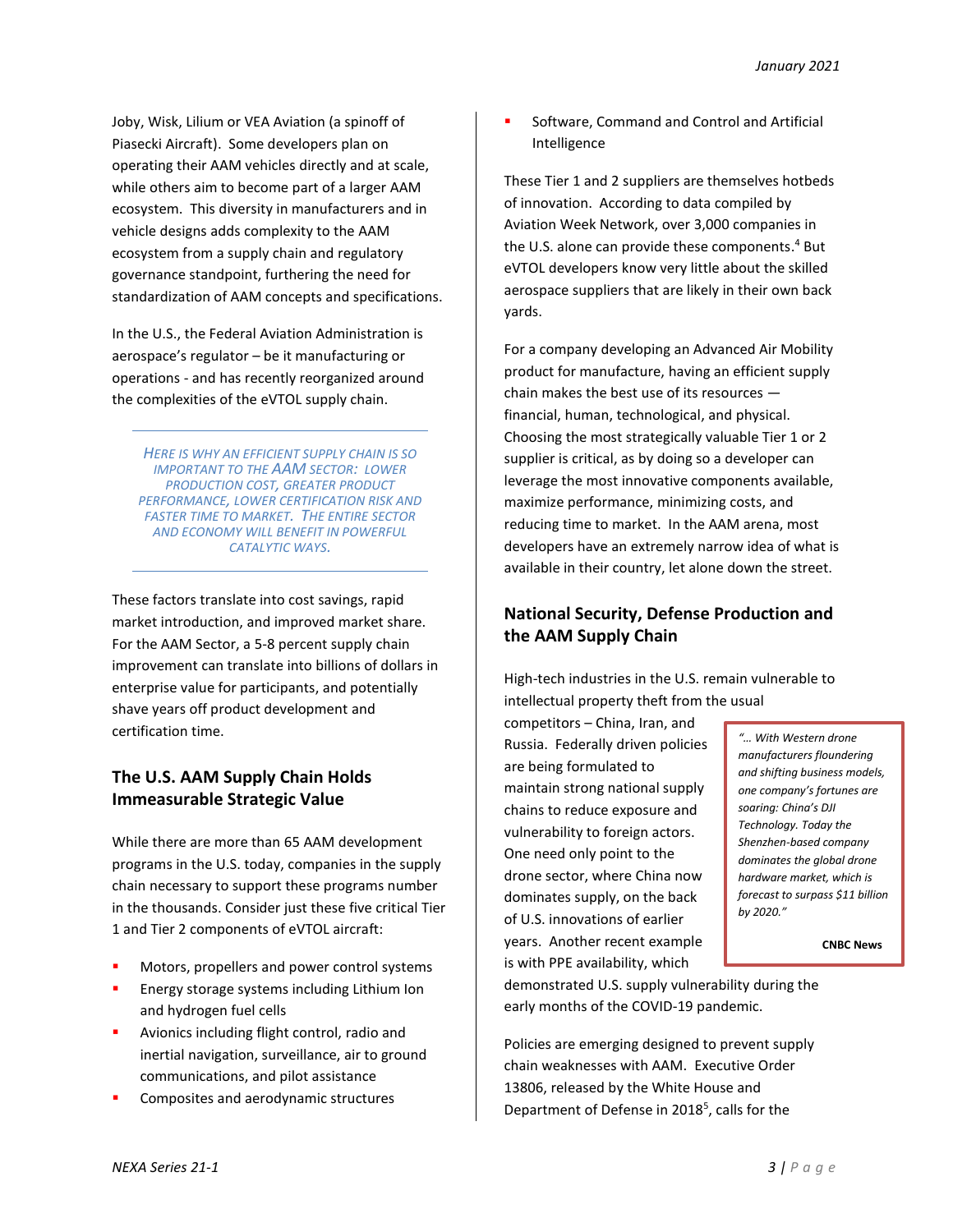establishment of resilient supply chains in key industrial sectors. The U.S. government recognizes that in an era of highly-charged international competition, the ability to supply strategic sectors depends on a healthy and resilient national defense and commercial industrial base.

> *A HEALTHY MANUFACTURING AND DEFENSE INDUSTRIAL BASE SUPPORTED BY RESILIENT SUPPLY CHAINS IS ESSENTIAL TO A COUNTRY'S ECONOMIC STRENGTH AND TO NATIONAL SECURITY.*

The ability of the United States to maintain readiness, and to surge in response to an emergency, directly relates to the capacity, capabilities, and resiliency of its manufacturing and defense industrial base and supply chains.

Modern supply chains, however, are often complex. The ability of the United States to manufacture or obtain goods critical to national security could be hampered by an inability to obtain various essential components, which themselves may not be directly related to national security. Thus, the United States must maintain a manufacturing and defense industrial base and supply chains capable of manufacturing or supplying those items.

The loss of more than 60,000 American factories through 2019, key suppliers, and almost 5 million manufacturing jobs since 2000 threatens to undermine the capacity and capabilities of American manufacturers to meet national defense requirements and raises concerns about the health of the manufacturing and defense industrial base. The loss of additional companies, factories, or elements of supply chains could impair domestic capacity to create, maintain, protect, expand, or restore capabilities essential for national security.

# **Another American Innovation: Electronic Exchange Platforms Benefit Supply Chain**

An important key to a resilient supply chain is the information exchange system that allows sharing of critical data of relevance in support of OEM design

and manufacturing. A eight-year collaborative effort led by i5 Services in partnership with the National Association of Manufacturers and key stakeholders (manufacturers and manufacturing associations) in Utah and Florida has produced a powerful platform that links hundreds of thousands of manufacturers, so that producers can identify Tier 1 and 2 suppliers perfectly suited to fill production needs. <sup>6</sup> The CONNEX MARKETPLACETM Platform's proven capabilities include:

- Supply chain visualization and risk assessment
- Search by equipment, materials, certifications, products, and more
- Workforce and R&D visualization and directory of capabilities
- Exchange center for RFIs, RFPs, RFQs, other needs
- Blacklist verification of all organizations in the supply chain (top 12 U.S. government blacklists)
- Direct link to national search (single click expands search nationally)

Visualization of the supply chain and identification of supply chain risk are just two key benefits of the i5 solution. For AAM, this platform will be modified to specifically address unique challenges for the eVTOL sector.

# **Benefits of Integrative Supply Chain Approach**

The enormous benefits of a dedicated electronic exchange platform supporting eVTOL developers in the U.S. are many:

**Industrial:** Tier 0 eVTOL developers will be able to locate and leverage the most innovative components, systems and intellectual property available from U.S. sources, that in turn can maximize product performance, minimizing recurring manufacturing costs, speeding certification and reducing time to market. Risk management becomes vastly more achievable. Opportunities to better scale Tier 1 and 2 volumes and provider companies will follow.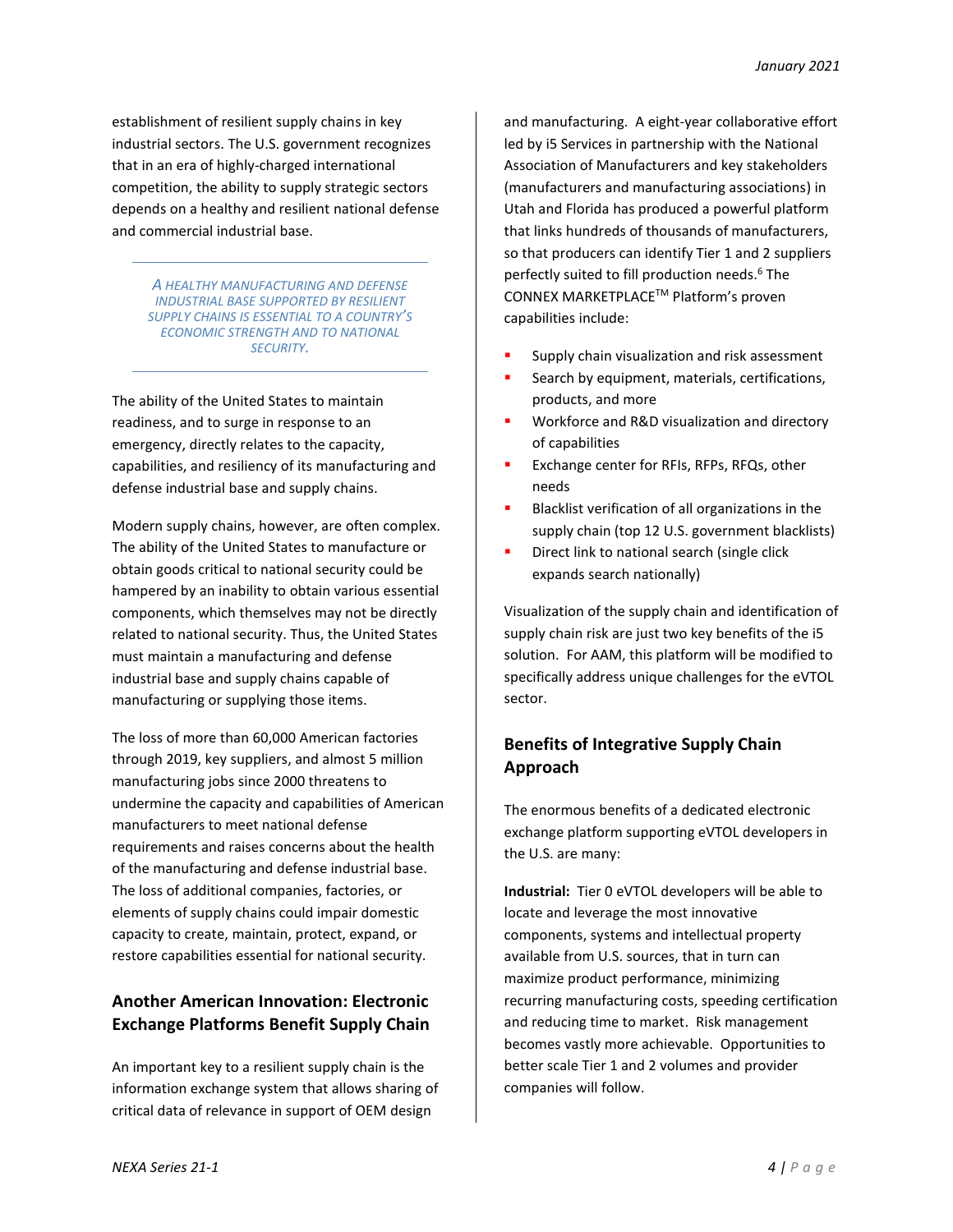**DoD and Industrial Base:** As specified in Executive Order 13806, the DoD can add its commercial contracts to the industrial mix, and can afford protections that will reduce risk and ensure resilience over the long term. National security benefits should automatically accrue.

**National Economics:** Improved revenue growth concentrated in the U.S. will lead to increased aerospace sector and growth in aerospace jobs. The types of these full-time-equivalents are more scientific and technical in nature, and higher paying.

**Capital Investment:** U.S. capital markets will be more responsive and participatory due to the strengthened local dynamics of this powerful supply chain presence (see below).

# **U.S. Capital Markets are Poised to Support AAM**

Venture capital is a subset of private equity which focuses on relatively small firms perceived to have high growth potential. According to the National Venture Capital Association, deal value for the first 3 quarters of 2020 exceeded \$112 billion<sup>7</sup>. AAM sector development companies have secured almost \$5 billion, and this figure is expected to double by mid-2022, according to NEXA. In addition, some deals will attract significant public capital through the increasing availability of SPACs and PIPEs.

*IF THE U.S. IS TO COMPETE IN THIS RACE, IT MUST HARNESS AMERICA'S INNOVATIVE SCIENTIFIC, TECHNICAL, PRODUCTION AND CAPITAL MARKET STRENGTHS ACROSS PRODUCTS AND SERVICES UNIQUE TO AAM. POWERFUL SUPPLY CHAIN TOOLS BUILT AROUND ELECTRONIC EXCHANGE PLATFORMS, CAN LINK TIER 0 AMERICAN EVTOL DEVELOPERS TO THEIR "BEST OF BREED" LOCAL SUPPLIERS.*

With a more secure supply chain strategy providing accelerated benefits to U.S. eVTOL developers and supply chain leaders in AAM infrastructure, capital formation will become easier to achieve. 2021 will be the most significant year ever in capital formation for AAM companies and eVTOL developers.

# **NASA and AFWERX are Participants in eVTOL Supply Chain Development**

The Air Force recently launched Agility Prime, a nontraditional program seeking to accelerate the commercial market for advanced air mobility vehicles. Leveraging unique testing resources and revenue generating government use cases for distributed logistics and disaster response, the U.S. government plans to mitigate current commercial market and regulatory risks to ensure the IP and technologies remain within our country. Agility Prime also aims to bring together industry (meaning supply chains), investor, and government communities to establish safety and security standards while accelerating commercialization of this revolutionary technology. To be successful, Agility Prime has indicated that the supply chain needs to be visible and accessible to U.S. companies in a sustainable and resilient way.

The NASA Aeronautics Research Institute (NARI) in support of NASA's Advanced Air Mobility (AAM) Project is collaborating with Agility Prime through the AAM Supply Chain Working Group. The overall goal of this working group is to ensure that the aerospace supply chain will meet the demands of new and current vehicles with regards to resiliency, production targets, and competitiveness.

# **Putting it Together**

An industrial consortium has been assembled to complete the development of an electronic supply



chain solution customized for the U.S. eVTOL sector. Led by NEXA Advisors, i5 Services, the Vertical Flight Society, Crown Consulting and Apicem Analytics, this team is developing the

program, and will have the needed financial commitments in place to initiate the project by May 31, 2021.